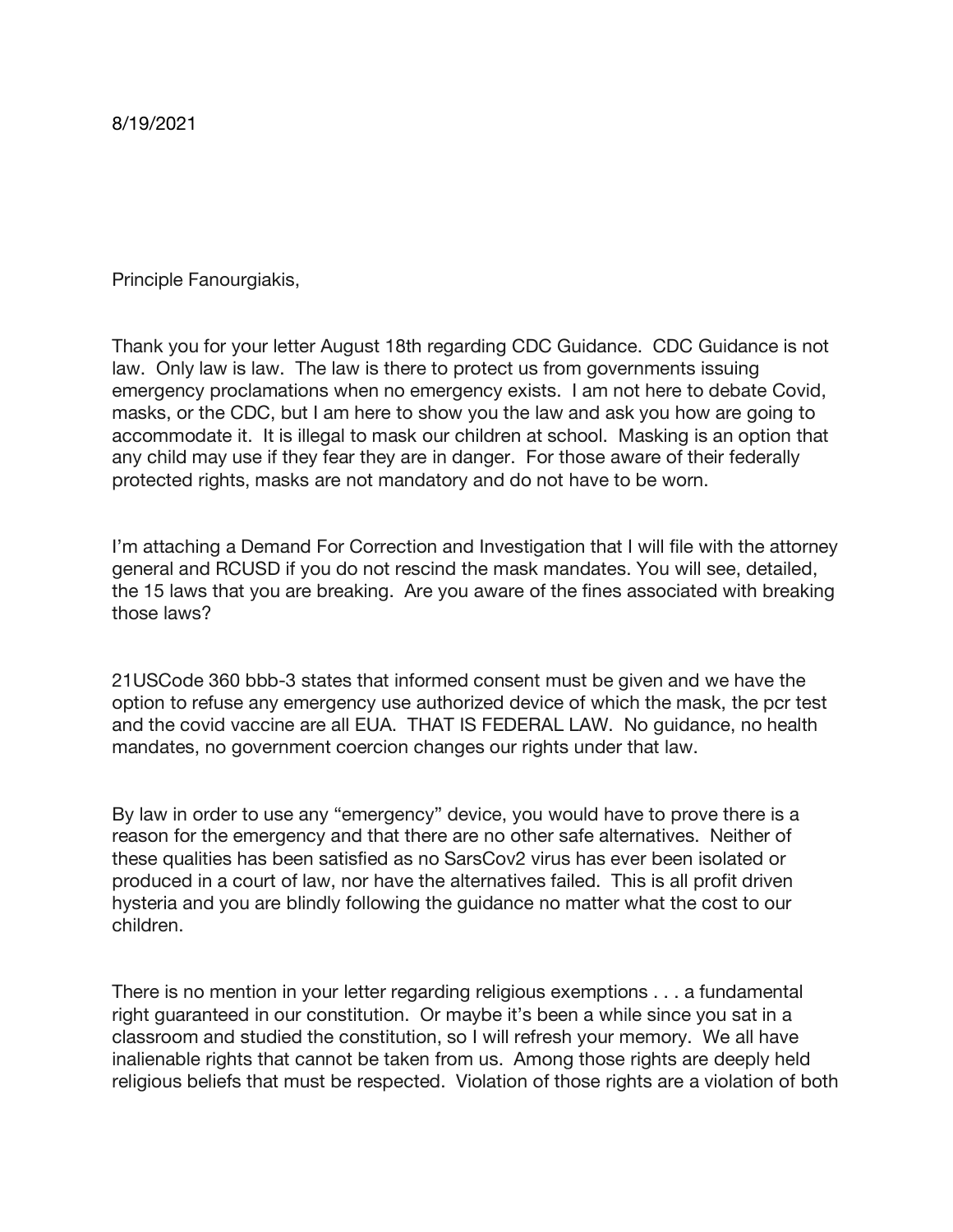Angela Buonocore 380 Ulmer Court Redwood City, CA angelafesta29@yahoo.com

August 31, 2021

Nikolaos Fanourgiakis, Principal Kennedy Middle School 2521 Goodwin Ave, Redwood City, CA 94061

Illana P. Mandelbaum Deputy County Counsel San Mateo County Counsel's Office 400 County Center, 6th Floor Redwood City, CA 94063-1662

**Subject: Communication, Terms of Conditions and Request for Action Regarding this Letter and the "Notice of Liability for Sanctioning Biomedical, Biotechnology, & Biosynthetic Instruments"**

Dear Principal Fanourgiakis, Ms. Mandelbaum,

You have been served two documents, this cover letter and the "**Notice of Liability for Sanctioning Biomedical, Biotechnology & Biosynthetic Instruments**", henceforth shall be referred to as the "Notice of Liability" in this letter. Please read and understand this cover letter and initial claim for contract first before proceeding to review the rest of the documents.

The main objective of this letter is to communicate with you my first and foremost desire and intent is to work cooperatively with you and your school where my daughter is enrolled. Luisa Buonocore wishes to remain enrolled with your school but does not and cannot submit to unfounded obligations that are not within your legal, lawful and jurisdictional rights to demand or control, nor are your demands a condition found within our contract agreement. The conflicts of interests involve my daughter accepting your so-called "medical" treatments as a condition for her continued enrollment. These demands are unacceptable conditions not based on any laws, codes, or ethics. Therefore, your request that my daughter release the control of her domain, body, property, to accepting an unknown, untested, foreign substance, product or device into her body against our will, our medical choice, and will place you in a role of being an accomplice to innumerous counts of crimes of coercion, assault, trespass, transgressions, and more, without limits.

Conditions of enrollment being dependent on accepting unsafe, untested, unethical, unfounded, unsupported, non-peer reviewed, unscientific, so-called "medical" treatments of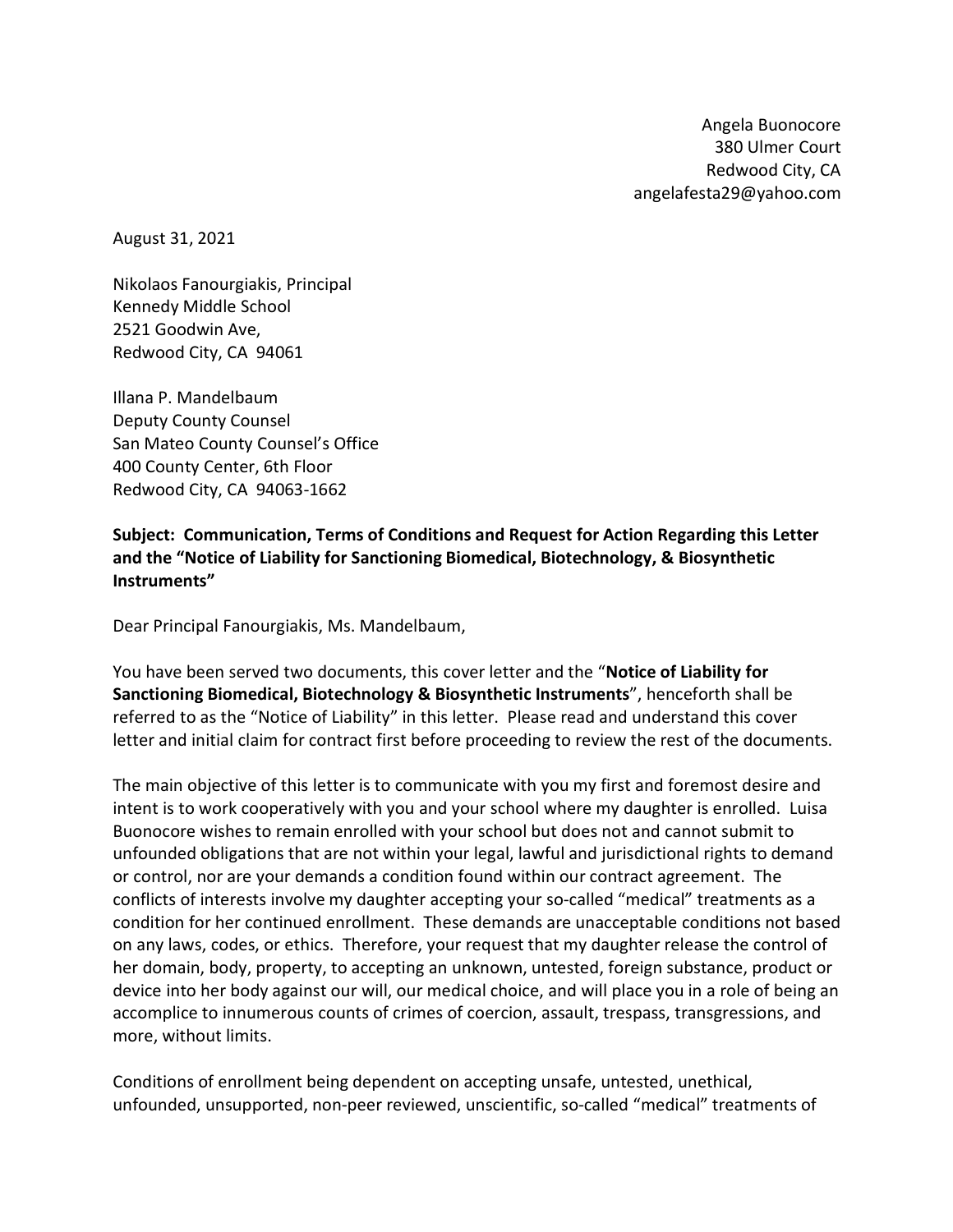any and all kinds are in violation of my and my daughter's unalienable rights to determine what shall, or shall not, be done to our bodies. Refusal of accepting any so-called "medical" treatments should not limit my or my daughter's ability to attend classes, nor have access to school. My medical choice and decisions are a private matter. Our educational opportunities should not depend on anyone outside of ourselves and our attending physician from having any access to my private medical records. Medicine and education are exclusive to each other. You have no legal nor lawful rights to mandate any so-called "medical" treatments onto me or my daughter.

There are basic unalienable rights that should never be trespassed, and that is a man, woman, son or daughter's personal medical care, safety, security and health. Never should medicine, and especially fraudulently mislabeled so-called "medicine", be a one size fits all. And wherever this method of mass medicine is applied the outcome most oftentimes produce unintended negative consequences. In this case, involving the idea of injecting unknown substances that have not received any legally attained ethics committees involvement in any part of the development, distribution and administration of the so-called COVID-19 "vaccine" means that I refuse to involve myself to being treated with a CAFO production-like management and monoculture tactics and practices that use massive amounts of synthetic drugs, chemicals, hormones, anti-biotics, vaccines, and in this case, the so-called COVID-19 "vaccines" onto a world's population of people.

These treatments you are demanding, forcing, coercing, mandating, and interfering into my personal and private matters and medical care involve, without limits, the so-called [COVID-19 vaccines, PCR tests or other similar tests, masks, temperature guns, and or social distancing]. These treatments are also being forced and mandated as requirement for conditions of enrolling in school thus breaching mutual good faith and breach of education contract that I have with you and your school.

However, all that shall be rectified easily with your acceptance that there is no so-called "medical" mandate, enforcements, limitations, conditions of any kind placed on myself as conditions for maintaining enrollment in your school without limits or prejudice. You shall agree that I shall continue with my enrollment at your school without the need to show proof of any so-called COVID-19 "vaccinations", nor submit to any PCR or PCR related tests, or any other "Emergency Use Authorized" (EUA) drug, product (mask) or device, without limits.

Please let me know as soon as possible of your decision that you wish to cooperate with me in the meeting of the minds and to confirm that my daughter's enrollment abilities and opportunities with your school are not tied to the conditions of receiving any vaccinations, socalled "vaccinations", so-called COVID-19 "vaccines", PCR tests and related, EUA products and devices such as the mask. A simple response to this letter is sufficient in stating that, and I will not seek to enforce the attached "Notice of Liability" contract as long as the status in our meeting of the minds remain in effect.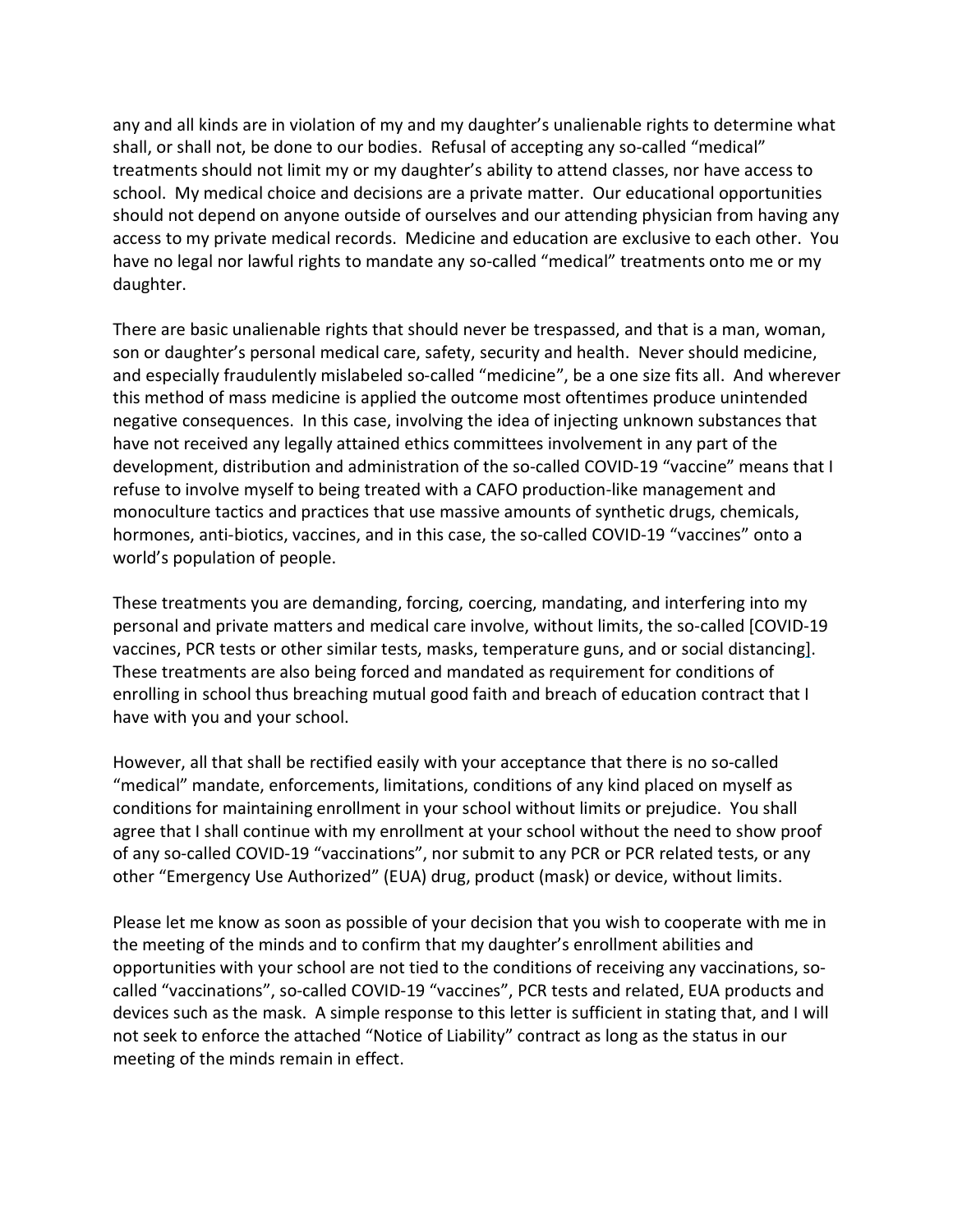But if you still choose to decide to enforce the so-called "medical" mandates, requirements, enforcements onto me and withhold my claim for cooperative agreement under the terms of conditions that I have stated above and within the 'Notice of Liability' contract attached herein, then you are formally served this "**Notice of Liability for Sanctioning Biomedical, Biotechnology, Biosynthetic Instruments**" contract for breach of trust and good will between us, our enrollment in school, and commercial contracts and agreements.

This "**Notice of Liability for Sanctioning Biomedical, Biotechnology, Biosynthetic Instruments**" contract contains therein my claim, statement of facts, terms of conditions to offers of contract, exhibits, and the affidavit of truth. All of my terms of "Conditions to Offers of Contract" as stated herein this letter and in the "Notice of Liability" contract will be enforceable unless you are able to successfully rebut all points accurately and thoroughly in the section entitled, "Affidavit of Truth". You must review, answer and respond with a point-by-point rebuttal within the fourteen (14) days beginning with the "Effective Date" which is considered the date of your, or your agent's signed autograph showing proof of receipt of the "Notice of Liability" package.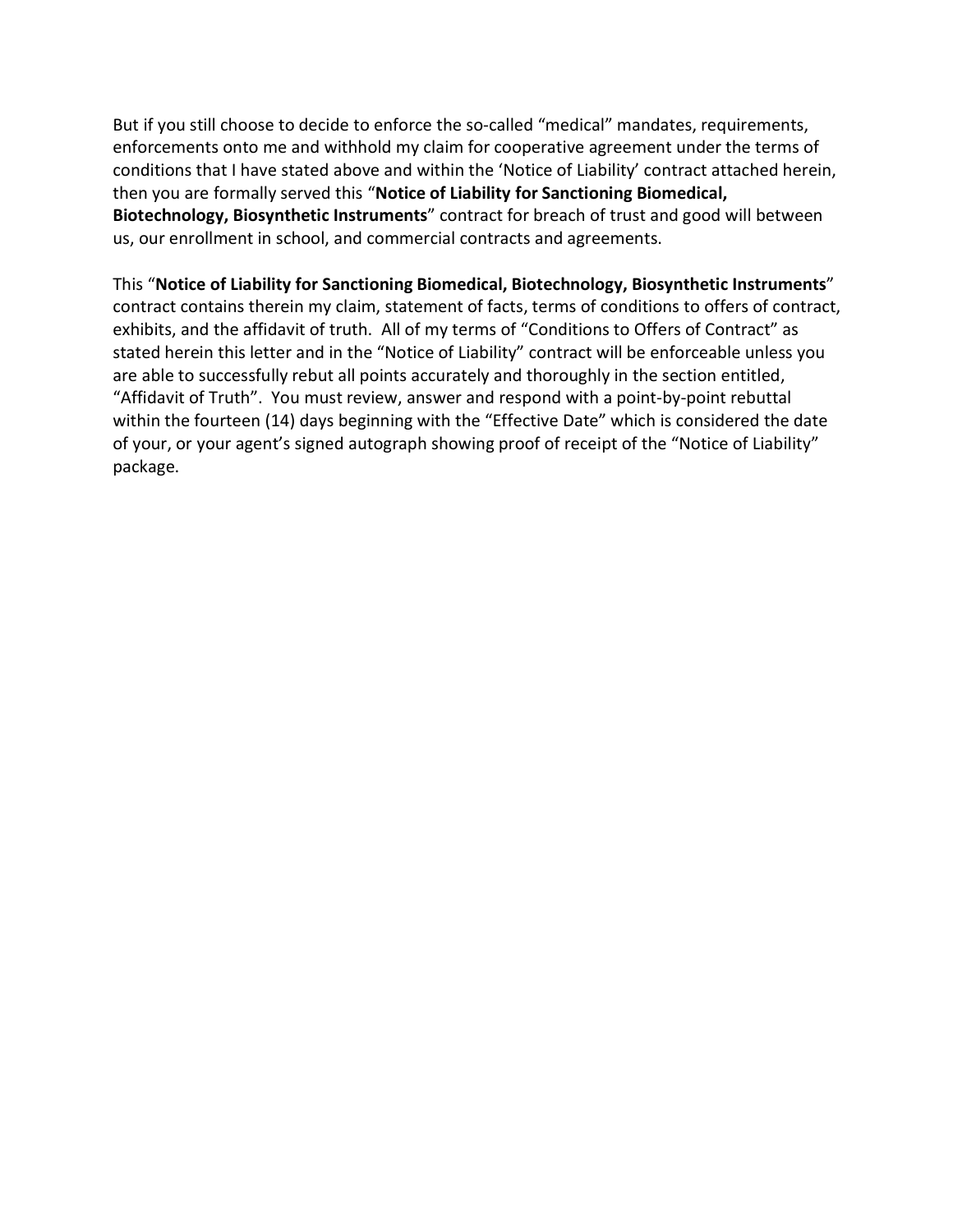#### **Provided are three options for your careful consideration and action:**

- 1) You can forgo rebutting the affidavit statements only if you wish to state your agreement to my initial and primary terms of conditions stated here in this cover letter that my daughter wishes to remain enrolled at your school without prejudice, punishment, duress of any kind, and without the need to provide proof of vaccinations of any kind, including the so-called COVID-19 "vaccine" at any time now and into the future, and without submitting to any PCR tests and EUA products (the mask) and devices now and into the future. You can submit this in a formal statement sent directly to me.
- 2) If you find fault in any or all of these claims, then please submit a formal rebuttal to every affidavit point, point-by-point, as listed in the "Notice of Liability" section entitled "Affidavit of Truth", and submit a copy of your rebuttal letter to each of my three witnesses as listed below. The date of the certified receipt of this "Notice of Liability" package begins the start of your fourteen (14) day review, answer and response period. This review period it to provide you an ability to fulfill your due process and an opportunity to exhaust your remedies. If you fail to submit rebuttals to the Affidavit points then you shall fall into "Dishonor" and all my "Conditions to Offers of Contract" will apply.
- 3) If you do not respond to any of the above two points, point 1 and point 2, then your silence is considered acquiesce to my claims and "Affidavit of Truth". The statement of facts and the "Affidavit of Truth" now stands as true and as law, and therefore, my terms of "Conditions to Offers of Contract" now apply as stated in the "**Notice of Liability for Sanctioning Biomedical, Biotechnology, Biosynthetic Instruments.**"

#### **Please submit all letters and or rebuttals to my three witnesses at these locations:**

Witness #1: angela buonocore on behalf of luisa buonocore 380 Ulmer Court Redwood City, CA

Witness #2: augustine buonocore 2747 El Camino Real Redwood City, CA

Witness #3: Attorney General Rob Bonta P.O. Box 944255 Sacramento, CA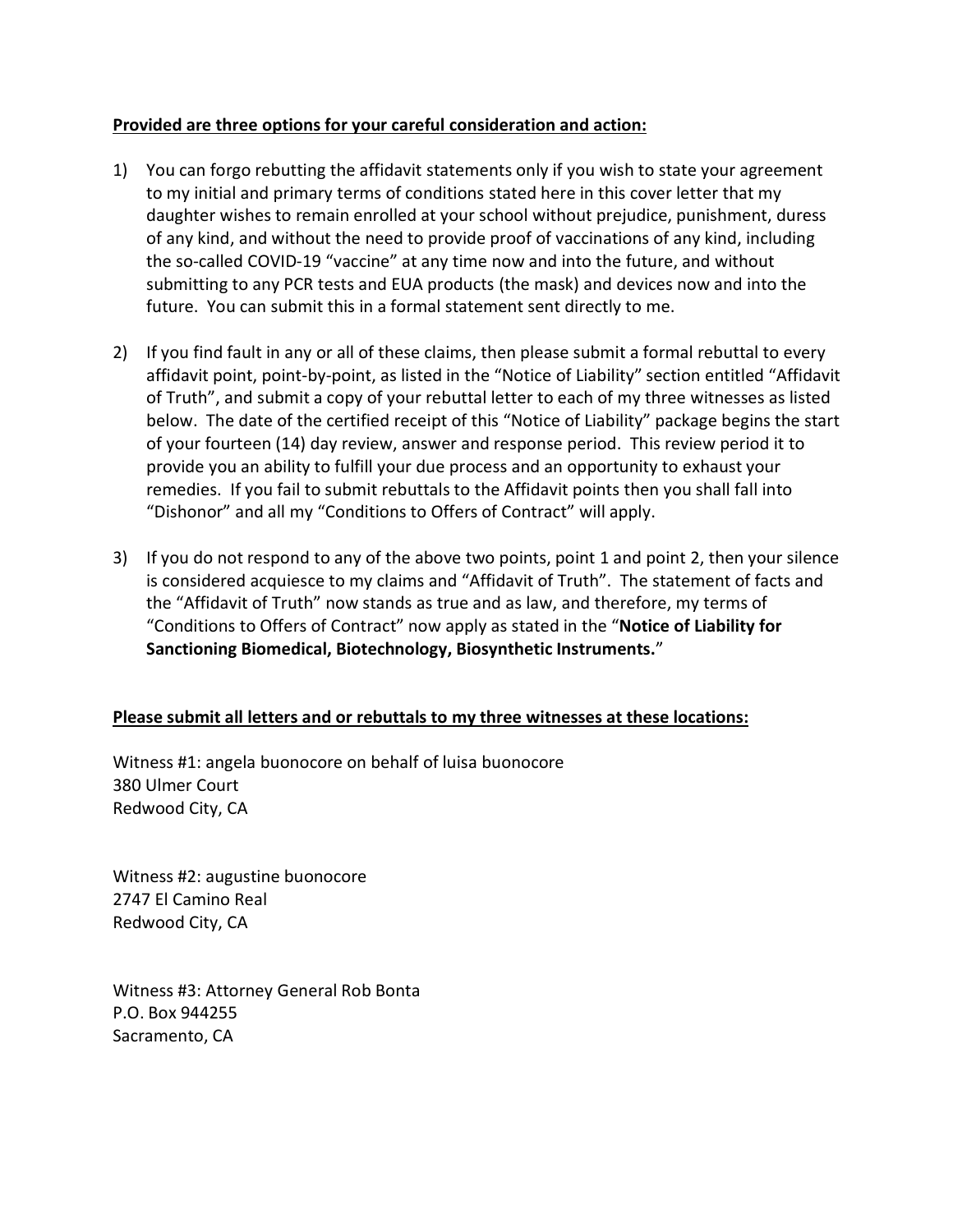## **"Conditions to Offers of Contract" featured here with full list stated in the "Notice of Liability":**

- 1) I and my daughter will not submit to big pharma military government industry complex "medical" directives whether local, county, state, federal, domestic and foreign powers that stand outside the laws of the U.S. Constitution. Any public officer who has sworn their oath of office, employer, business owner, man or woman, without limits, will be complicit to and indicted as an accomplice to the numerous crimes, assaults, homicide, genocide, and treasons against our nation, world, and mankind, for assisting and abetting the socalled global measures the so-called COVID "vaccine" and "vaccine passports" agendas, without limits.
- 2) I and my daughter will not submit and subject ourselves to any Emergency Use Authorized Devices (EUA's) that are experimental and have no long term safety studies. This includes the mask and the PCR Test. Federal Law 21USCode 360 bbb-3 (e 1 A ii III) states that we have informed consent and the option to refuse the devices. We are using our informed consent to REFUSE the mask and PCR test as a condition of enrollment in school.
- 3) I and my daughter will not submit and subject ourselves to any so-called "medical" treatments and instruments without proof of ethics-guided human studies under the Nuernberg Code of Ethics "**Trials of War Criminals Before The Nuernberg Military Tribunals Volume II** "**The Medical Case**" "**The Milch Case**" **No. 10, Vol.2**", pp. 181-182, the "Institutional Review Board" (IRB) or similar, proof of safety against all harm from shedding of the mRNA affects, proof there is no biodistribution of the spike proteins in major organs, no possible prion developments, and proof that no harm can come from other various toxins, known and unknown, listed and unlisted from these mislabeled so-called COVID-19 "vaccines", without limits.
- 4) If my daughters enrollment in your school is terminated and denied based on condition of receiving the so-called COVID-19 "vaccine", wearing the mask, or taking the PCR test, you will be personally liable and responsible for violations and interference of the HIPAA laws and the ADA laws, committing medical malfeasance, breach and violation of medical privacy and privilege, interference and breach of private patient physician care, crimes of prejudice and discrimination, medical discrimination, without limits.
- 5) If a meeting of the minds cannot be met, then you will be held personally liable and responsible for direct and indirect damages and losses of all kinds against all of your students for committing crimes against their bodies, crimes of assault, damage by false representation, misrepresentation, malfeasance, medical malfeasance, violation of medical protection and privacy, falsehood, false advertising, false-association claim, misbranding, misdescription, material misrepresentation, reckless misrepresentation, fraud, actual fraud, criminal fraud, extrinsic fraud, and fraud in law by enforcing and mandating the so-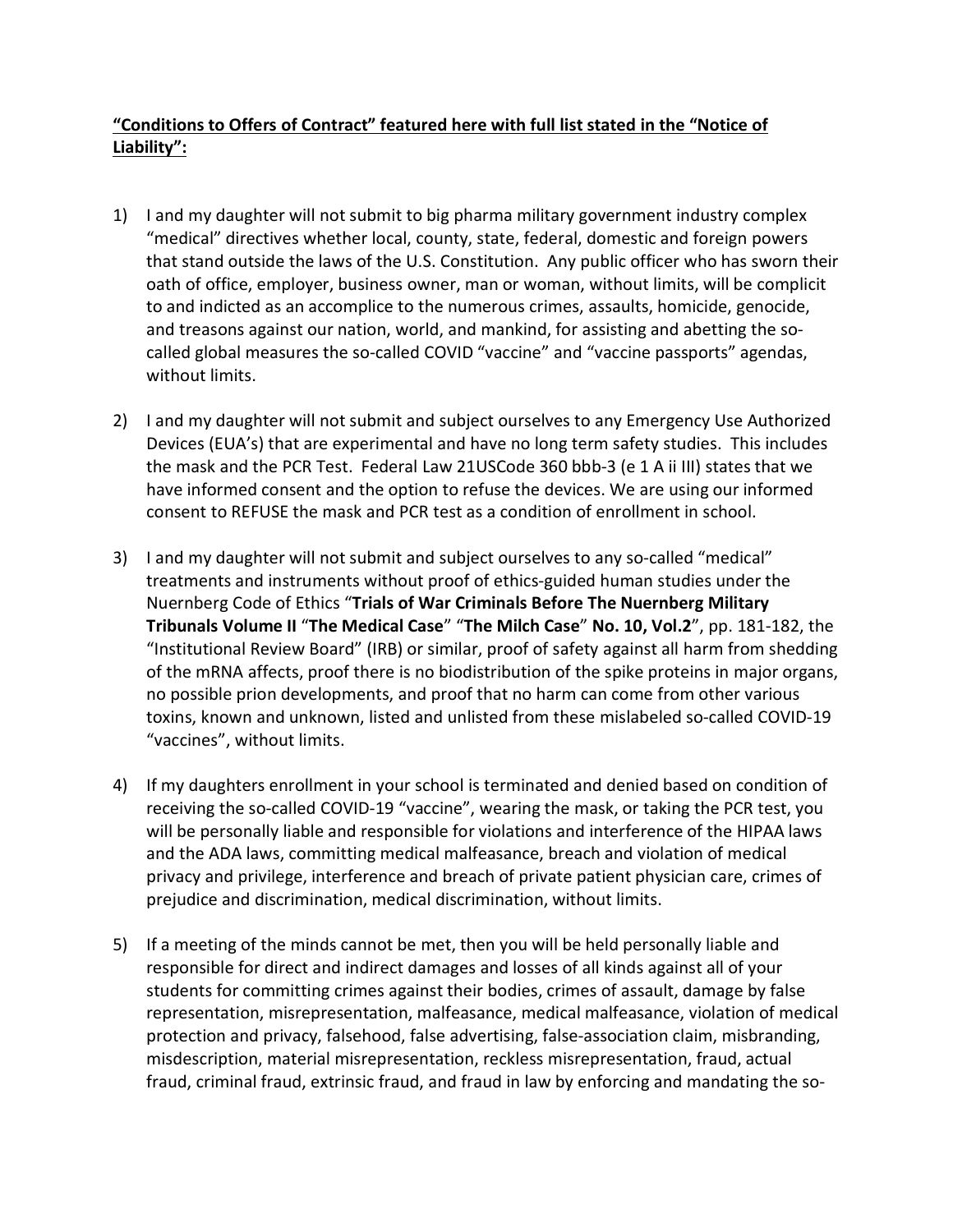called COVID-19 "vaccines", PCR tests and related tests, and any and all other EUA products and devices, without limits.

6) If you are able to successfully rebut every single point as stated in the "Affidavit of Truth" as part of the "Notice of Liability" contract then you shall be relieved of fault for all claims, relieved of the consequences found in the terms of conditions-based claims, and relieved of criminal claims of assault, trespass and or transgressions, without limits, made against me.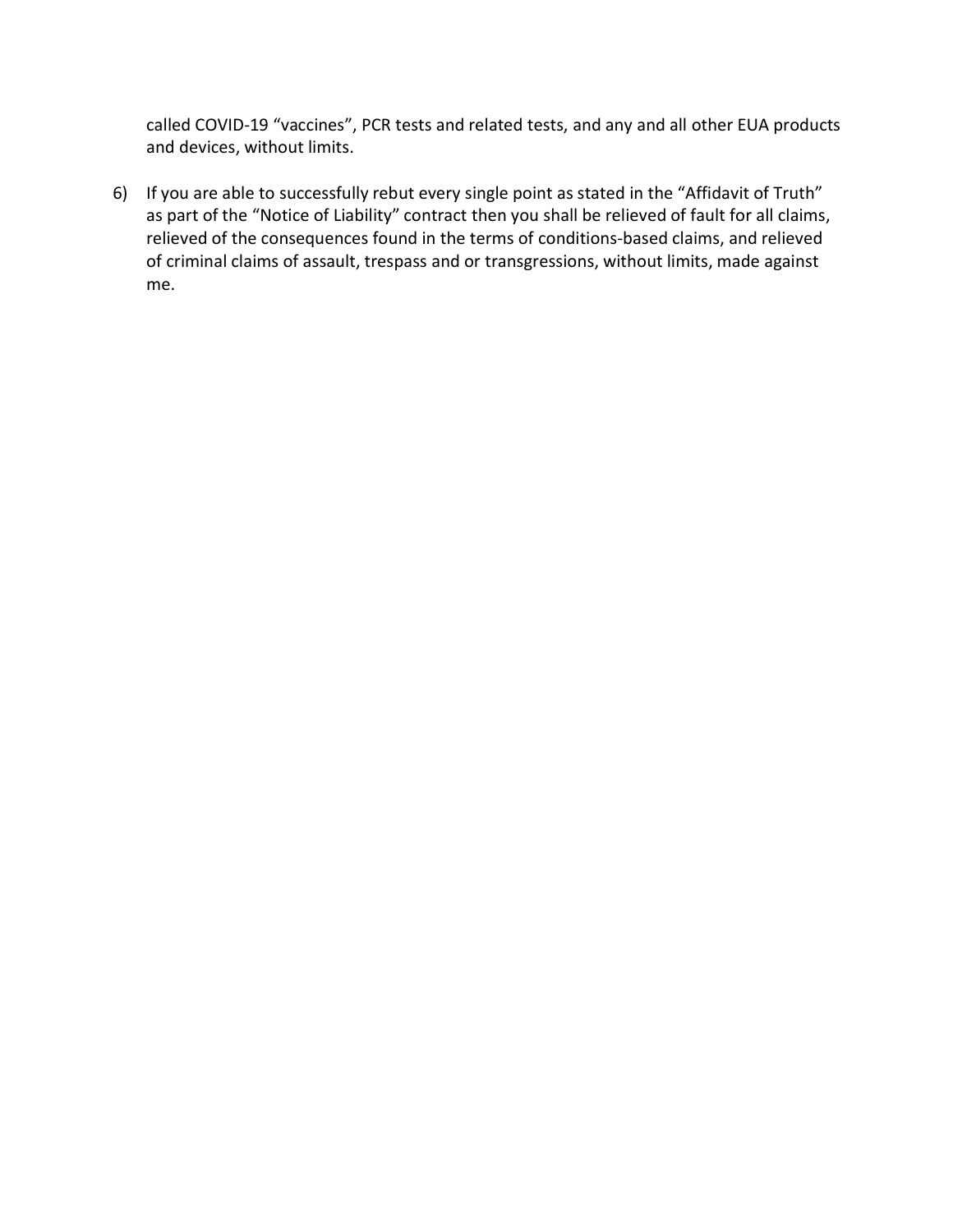In closing, the importance of maintaining true health cannot be emphasized enough. It is NOT being emphasized by these agencies purported to regulate our health. The only thing they promote has been fear. Attaining true health and practicing proven medical prophylactic measures show how the best natural means to fighting the COVID disease dispels the notion that the world is in a so-called "pandemic". In contract to the effectiveness of Ivermectin and Hydroxychloroquine and many other useful and approved drugs that are truly safe and effective, the world government's so-called COVID measures and mandates are not only proving useless, not to work, but are proven to be downright dangerous and deadly. Their enforcements of ineffective techniques have caused more bodily injury, damage and death than deaths from all the vaccines combined in the last thirty years.

A recent study came out that tested for the microbial contents found on the masks worn by children on a typical school day. All the masks worn by the children were sterile at the start of the school day, but after just a day of wearing them, the study's labs found that all the masks were contaminated with filth and teeming with serious and dangerous pathogens and microorganisms. Interestingly, all the masks tested were found to be absent of the so-called COVID-19 virus.

Healthy lungs are necessary and vital to keeping the body healthy overall against all kinds of diseases, especially against the respiratory diseases like the COVID-19. A whole year and a half of wearing masks has been most detrimental to the lung, mouth, nasopharyngeal areas, brain, heart, overall health and mental health of everyone. May we all heed the doctor's creed to "*First, Do No Harm*" or "*Primum Non Nocere*" and practice good health instead of practicing fear. There is no fear nor is there a "pandemic" where God's provisions of multiple remedies are being administered with great success by medical doctors all over the world.

In Honor and In Truth,

all rights and remedies reserved

Angela Buonocore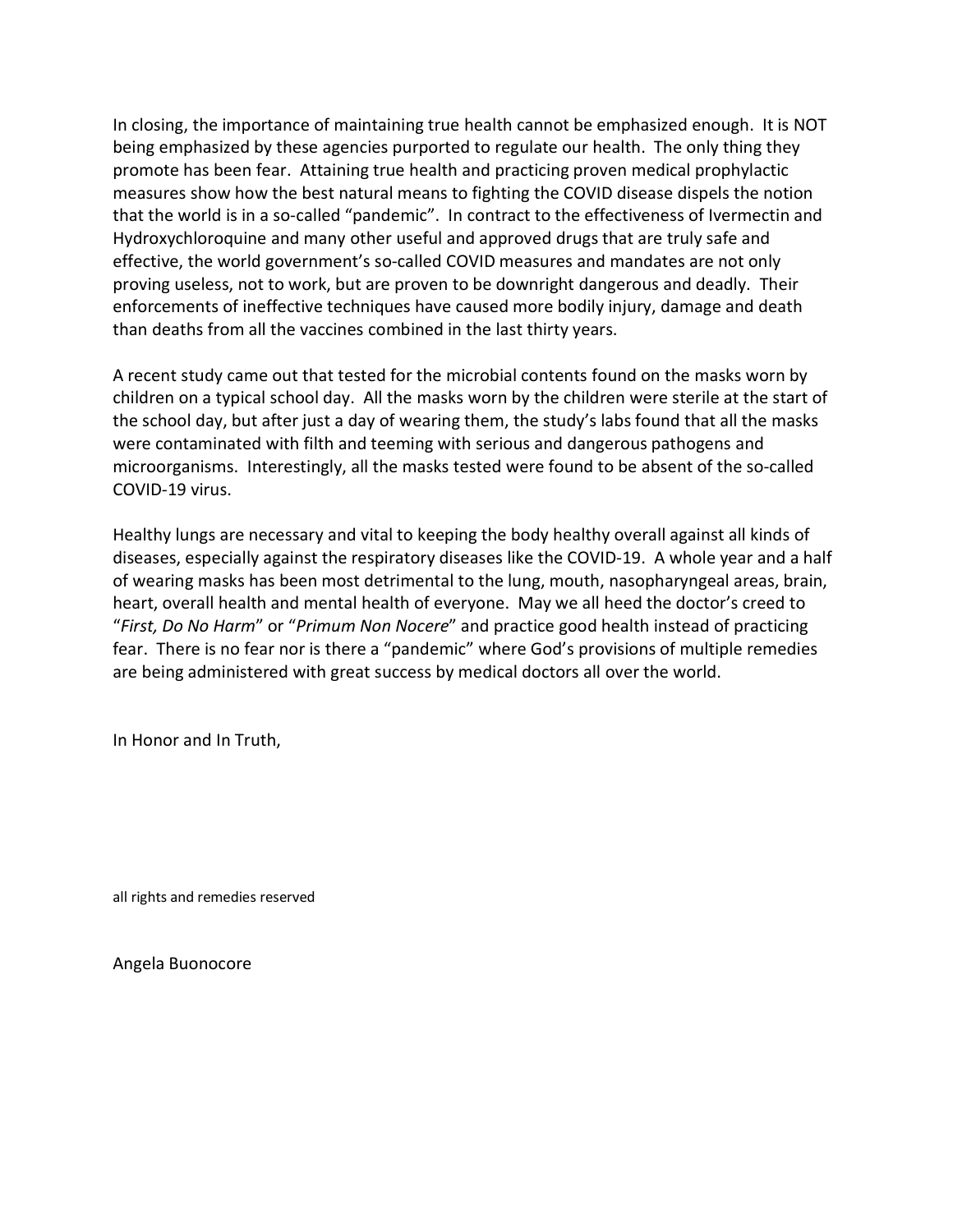the Americans With Disabilities Act and California Code 51. First violation of the ADA is \$75,000, second fine is \$150,000.

If you do not abide by the law, I and other parents will be forced to submit the Demand Notice to the Attorney General with your name on it. Following that we will file a mass action lawsuit similar to many that are being filed throughout the country. Violation of the law for you personally will mean losing your job and fines. This is no minor matter. You are assaulting our children with the needless deprivation of oxygen. You come after me we will have words. You come after my children and I will go to the ends of the earth to stop you in your tracks and pursue any punishment necessary.

So again, now that you know the law, either show me the **LAW** that supersedes it or tell me how you are going to accommodate it.

Sincerely,

Angela Buonocore

**Notice to Schools imposing illegal emergency mandates on students, created under authority and the power of the People**

**Demand for CORRECTION and INVESTIGATION by the STATE OF CALIFORNIA**

**Name of School: \_\_\_\_\_\_\_\_\_\_\_\_\_\_\_\_\_\_\_\_\_\_\_\_\_\_\_\_\_\_\_\_\_\_\_\_\_\_\_**

**Address of School: \_\_\_\_\_\_\_\_\_\_\_\_\_\_\_\_\_\_\_\_\_\_\_\_\_\_\_\_\_\_\_\_\_\_\_\_\_\_\_**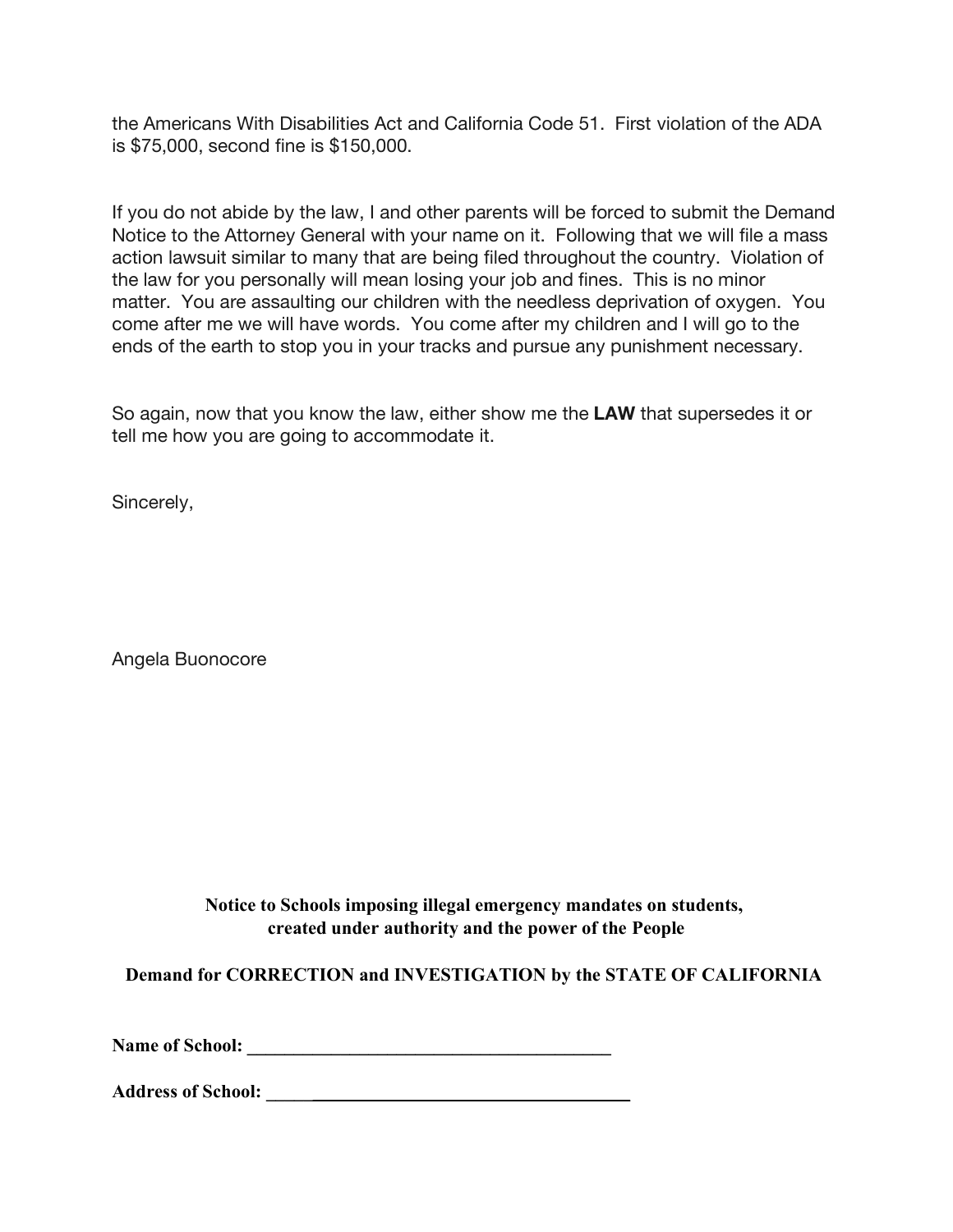**Name (Man or Woman giving Notice): \_\_\_\_\_\_\_\_\_\_\_\_\_\_\_\_\_\_\_\_\_\_\_\_\_\_\_\_\_**

# **Notice Notice to Agent is Notice to Principal and Notice to Principal is Notice to Agent**

This document is being given as notice for all schools of any type that are enforcing mandates, social distancing between family members or other rules that interfere with the free exercise of use or expression of religion in the above-named school. After this notice is given, it is the responsibility of all employees and people working for this establishment to look deeper into the law so that they may provide due care to any of the members reserving their rights based on the declarations of the membership association they are a part of or as private people.

No claim of an "emergency" or "executive orders" or "health orders" or "city ordinances" excuses you from violating the laws set forth in this notice. All 50 states and their executive, legislative and judicial offices are governmental municipal corporations as evidenced by their Dun and Bradstreet credit profiles, reports and D-U-N-S numbers. A municipal corporation MUST have an express agreement with the people to do business with them. For such agreement to be valid, consent of the people must be acquired. If the State claims to be a constitutionally created state operating according to the constitution, all officers must have a filed oath of office to support and defend the Constitution which bars them from imposing state mandates on the people. Either the state is acting as a municipal corporation or a constitutional government forcing mandates on the people which is both unconstitutional as well as treasonous by law. However, the State must follow their own laws as they were drafted to govern their operation, not the private lives and rights of the People.

It is the right of the people to frequently teach the government officials and their agents that we may keep a free government. By denying employment to an employee who is not wearing a mask, has not received the Emergency Use Authorized COVID shot, or refuses Emergency Use Authorized PCR testing for either medical or religious reasons, YOU ARE IN VIOLATION of at least eight federal laws and seven California state laws. Any violation of the following laws WILL BE REPORTED to the appropriate authorities:

#### **U.S. FEDERAL LAWS**

#### **1. U.S. Constitution, Article VI clause 2**

"This Constitution, and the Laws of the United States which shall be made in Pursuance thereof; and all Treaties made…shall be the supreme Law of the Land; and the Judges in every State shall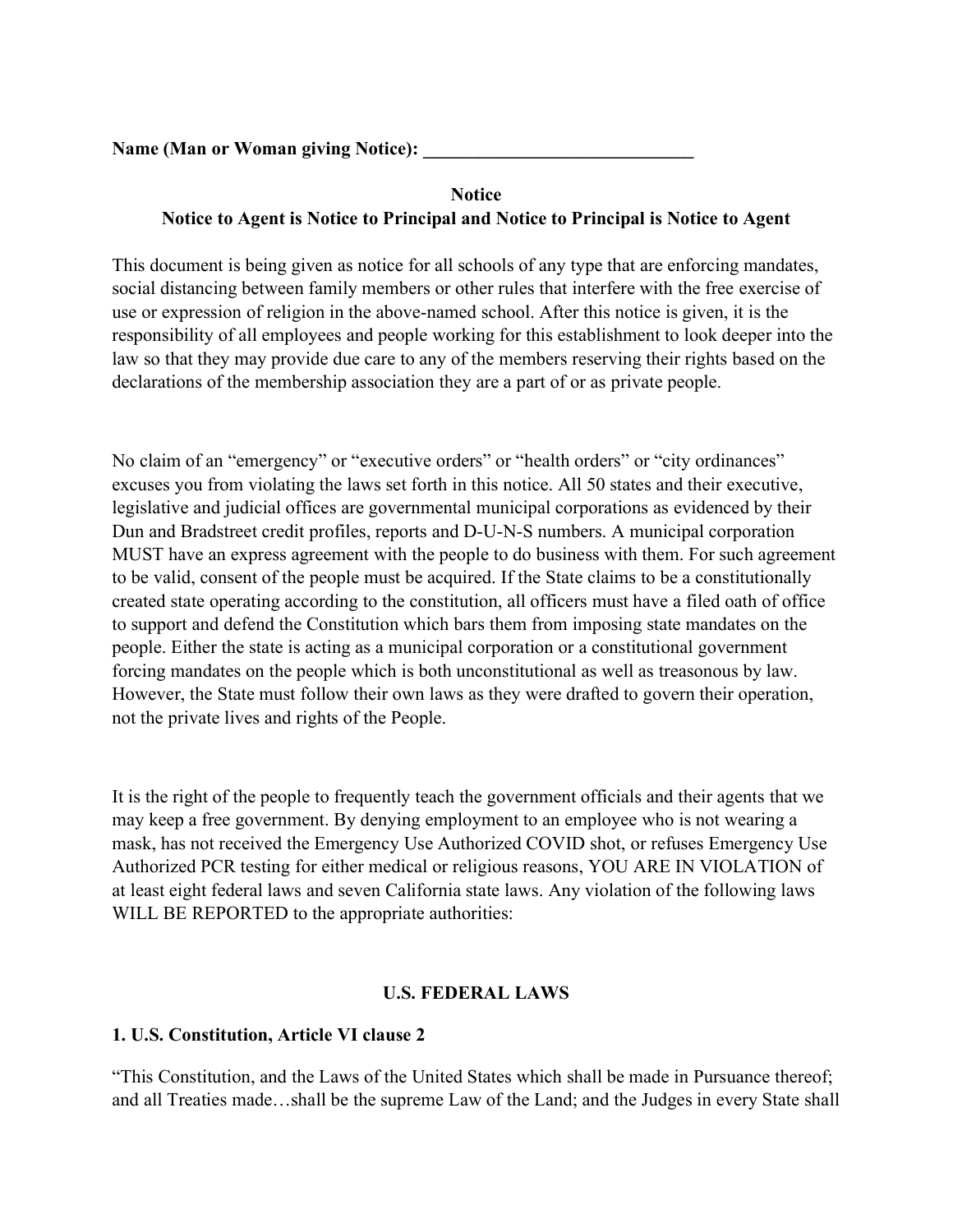be bound thereby, any Thing in the Constitution or Laws of any State to the Contrary notwithstanding.

The Constitution and all treaties made including human rights treaties are the supreme law of the land. Any laws repugnant to the Constitution and treaties made are null and void on their face.

## **2. U.S. Constitution, Article 1, Section 8, Clause 17**

"To exercise exclusive Legislation in all Cases whatsoever over such District (not exceeding ten Miles square)…and to exercise like Authority over all Places purchased by the Consent of the Legislature of the State in which the Same shall be, for the Erection of Forts, Magazines, Arsenals, dock-Yards, and other needful Buildings;"

The student is a non-citizen national of the United States of America. Congress does not have the power to exclusively legislate laws for the United States of America which is comprised of the 50 sovereign states. A non-citizen national is not a federal  $14<sup>*</sup>$  amendment citizen and is therefore immune from federal legislative acts.

#### **3. U.S. Constitution, Article 1, Section 8, Clause 3**

"Congress Shall Have Power… to regulate Commerce with foreign Nations, and among the several States, and with the Indian Tribes…" The people created the United States Constitution as well as the State Constitutions. Giving power to governments to allow for the establishment of entities in commerce that would use the peoples roads and at times carry passengers or products in order to build wealth that was outside of the individual rights of men and women handling their own private affairs. Because you are working by privilege and are in use of the power of the people, you are not allowed to restrict access of the people to full use and service of your establishment. See below.

Public Law 88-352, Sec. 201 (a) "All persons shall be entitled to the full and equal enjoyment of the goods, services, facilities, privileges, advantages, and accommodations of any place of public accommodation, as defined in this section, without discrimination or segregation on the ground of race, color, **religion**, or national origin in."

#### **4. U.S. Constitution, 4th Amendment, Right to Privacy**

Forcing a person to wear a mask or receive an Emergency Use Authorized shot without their consent is a violation of the 4th Amendment. Further, gathering vital statistics such as taking one's temperature is a violation of a person's right to privacy. Violation of this protection will result in your actions being reported to the U.S. Department of Justice, which is required by law to investigate Civil Rights Violations. No law is valid or lawful that violates the Constitution. No health order, emergency order, state of emergency, municipal ordinance, or store policy may suspend or violate the Constitution, period.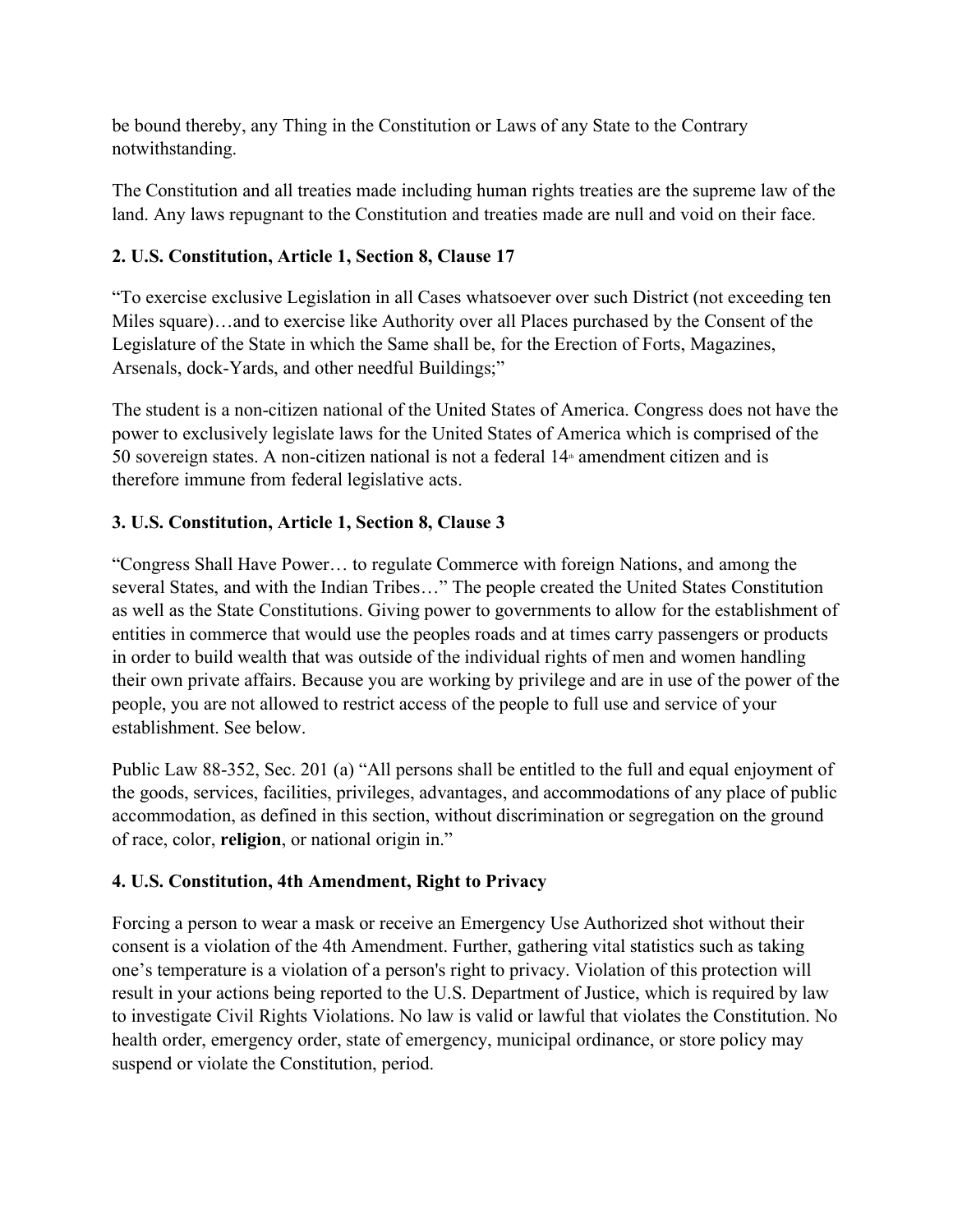## **5. U.S. Title 52, Civil Rights Act of 1964: Unlawful to Discriminate in place of Public Accommodations**

Your school is legally defined as a place of "public accommodation" (even as a private business) and as such you may not prohibit entry or employment by discriminating against someone for their medical condition, disability, or religious views. If someone is unable or unwilling to wear a mask or receive an Emergency Use Authorized shot for one of those reasons you may not prohibit their entry, nor may you file a charge of trespassing because of their legally protected status. **Just as you would not be able to deny employment to someone based on their skin color, you may not deny employment to someone based on their bare face.**

## **6. U.S. Title 42, Section 12101: Unlawful to Deny Entry (and Employment) to Persons with Disability or perceived medical condition (ADA)**

Your school is legally defined as a place of "public accommodation" and as such you may not prohibit entry by discriminating against someone for their medical condition or disability. If someone is unable or unwilling to wear a mask for one of those reasons you may not prohibit their entry, nor may you file a charge of trespassing because of their legally protected status**. Just as you would not be able to deny entry to someone in a wheelchair, you may not deny entry to someone not wearing a mask.** Having someone else shop for them, or requiring curbside delivery is NOT a reasonable accommodation, as it denies the "full enjoyment and equal access to facilities, services and accommodations," as REQUIRED BY LAW.

## **7. U.S. Americans with Disabilities Act: Unlawful to Deny Entry (and Employment) to Persons with Disability or perceived medical condition**

Your school is legally defined as a place of "public accommodation" and as such you may not prohibit entry or employment by discriminating against someone for their medical condition or disability. If someone is unable or unwilling to wear a mask or receive an emergency authorized shot for one of those reasons you may not prohibit their entry, nor may you file a charge of trespassing because of their legally protected status**. Just as you would not be able to deny entry or employment to someone in a wheelchair, you may not deny entry to someone not wearing a mask or who has received an Emergency Use Authorized shot.**

## **8. 21 U.S. Code § 360bbb-3: Authorization for Medical products for Use in Emergencies**

No Emergency Use Authorized medical devices can be mandated, this includes, but is not limited to, all COVID-19 shots, all masks and other forms of face covering, and PCR testing. Instead, the option to accept or refuse all products is required.

## **CALIFORNIA STATE LAWS**

## **1. California Constitution, Article 1, Section 1**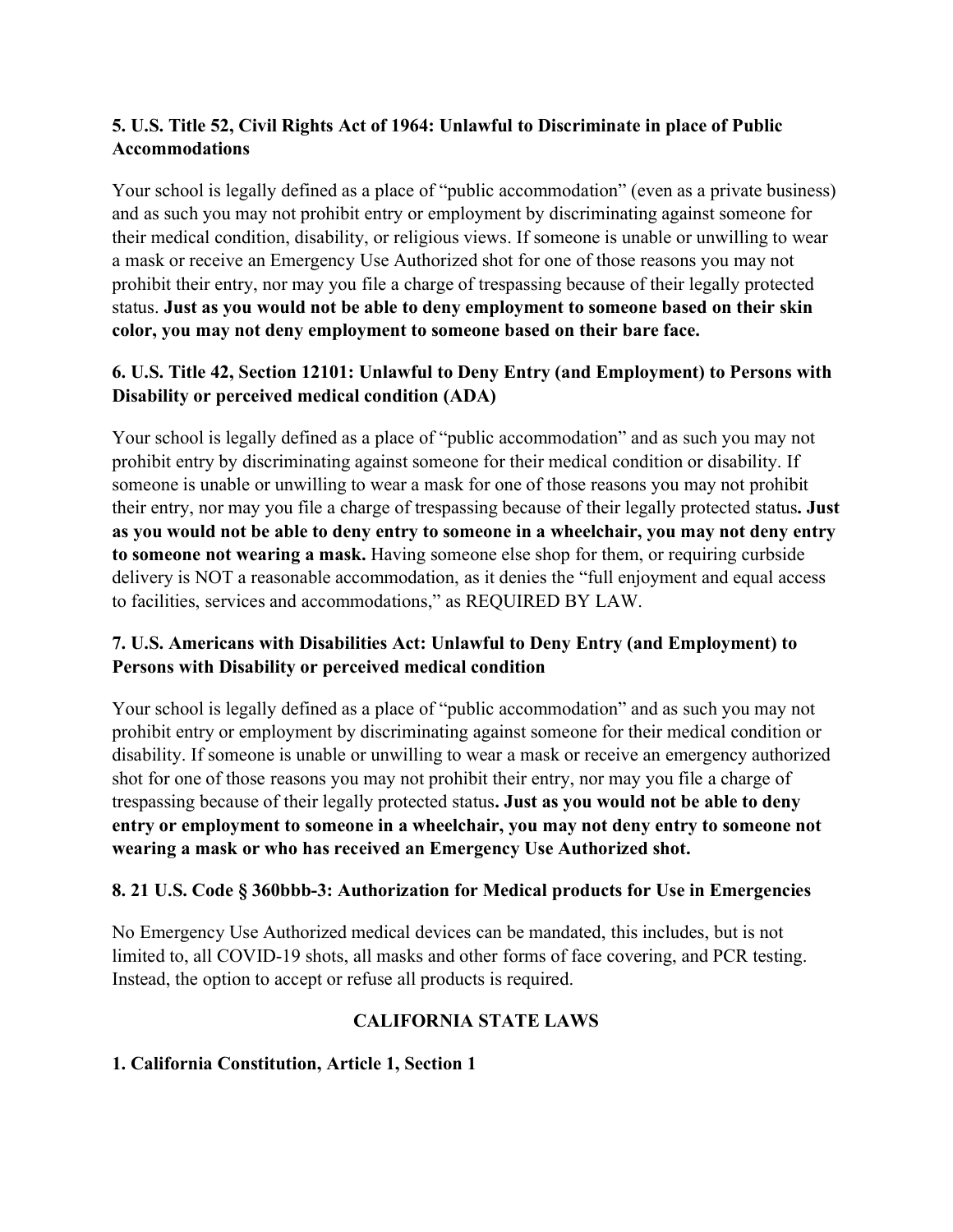All people are by nature free and independent and have inalienable rights. Among these are enjoying and defending life and liberty, acquiring, possessing and protecting property, and pursuing and obtaining safety, happiness and privacy. Therefore, attempting to deny a student from acquiring and maintaining equal employment treatment as other employees, as they have a right to enjoy, is unlawful and a violation of Constitutional liberties in California.

#### **2. California Constitution, Article 1, Section 2**

Every person may freely speak. A law may not restrain or abridge livery of speech. (Muzzling one's face with a muzzle does not allow for one to freely speak, and it abridges freedom of speech). Therefore, denying employment due to an employee or person not wearing a mask (regardless of having received an Emergency Use Authorized COVID-19 shot) is a violation of the California Constitution.

#### **3. California Constitution, Article 1, Section 4**

Free exercise and enjoyment of religious expression without discrimination. If covering one's face or receiving an Emergency Use Authorized shot intrudes on the religious expression of an individual, that right to religious expression may not be denied.

#### **4. California Business and Professions Code 2052: Practicing medicine without a license**

Requiring someone to wear a mask or receive an Emergency Use Authorized shot is a medical intervention. Unless you are a licensed medical professional, you have no authority to recommend such a practice. Further, a surgical mask and all COVID-19 shots are designated by the FDA as a "medical device." You have no legal authority, responsibility, or liability to require that of either your students or faculty.

No "emergency order" supersedes established law. Any "health order" related to mask-wearing or shot-recieving is unlawful and unenforceable by law.

## **5. California Penal Code 538(d) PC: Impersonating a peace officer**

You are not a law enforcement officer and have no authority to enforce any law or order. Impersonating a law enforcement officer is a crime in this state under **California Penal Code 538(d) PC.** This violation carries the penalty of one year in jail and a \$2,000 fine. You will be reported to authorities for this violation.

#### **6. California Civil Code 51: Free and Equal Access to Public Accommodations**

Your school is legally defined as a place of "public accommodation" and as such you may not prohibit entry or employment by discriminating against someone for their medical condition, disability or religious views. If someone is unable or unwilling to wear a mask for one of those reasons you may not prohibit their entry, nor may you file a charge of trespassing because of their legally protected status. **Just as you would not be able to deny entry or employment to**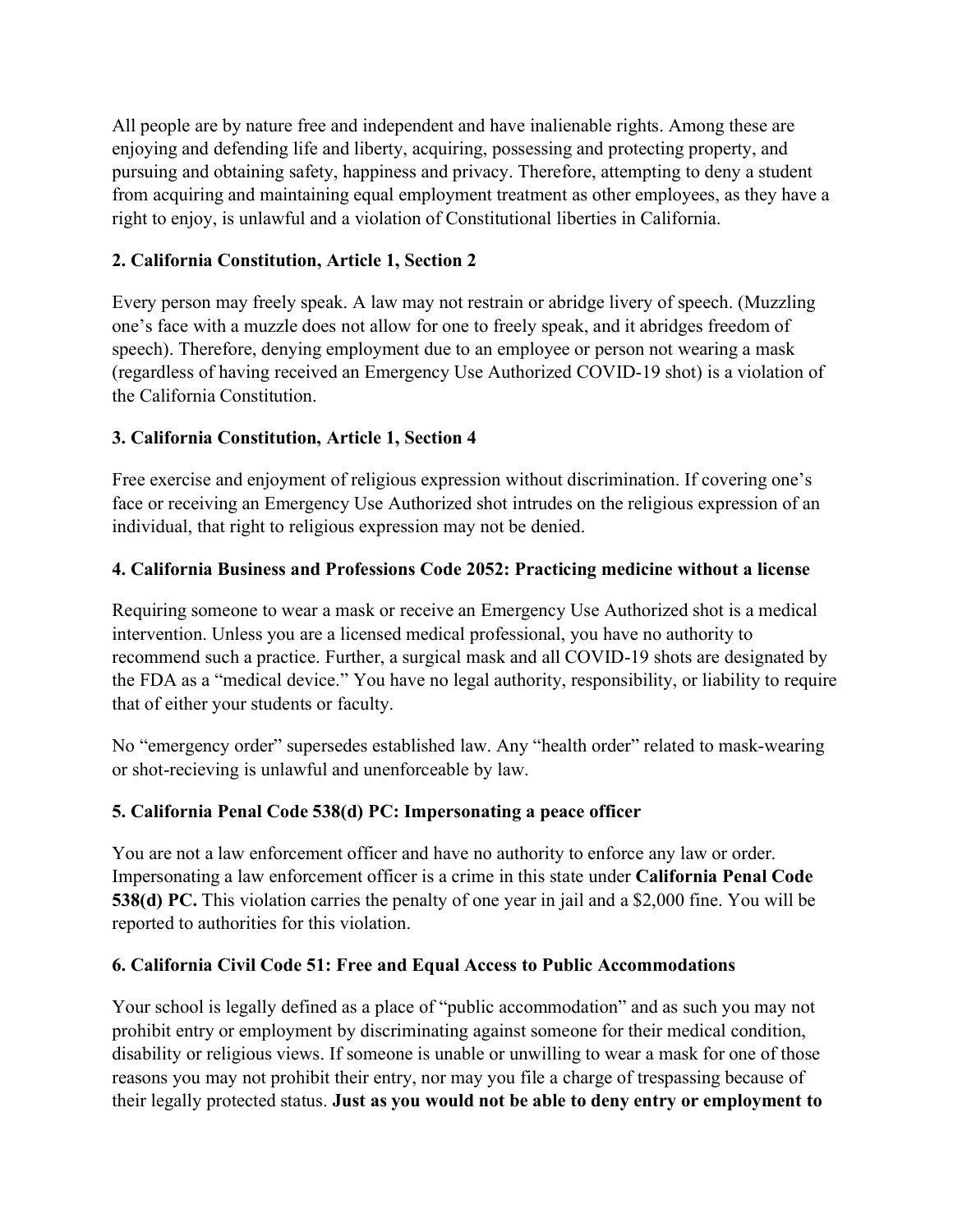**someone wearing a turban, you may not deny entry or employment to someone not wearing a mask.**

## **7. California Civil Code 52.1: Tom Bane Act protects personal rights and carries \$25,000 fine for each violation**

If any person interferes with threat, intimidation or coercion with the exercise of enjoyment of an individual's rights secured by the Constitution of the United States or the Constitution of California, the Attorney General or any district attorney or city attorney may bring a civil action or injunction in order to protect the peaceable exercise or enjoyment of the rights secured. **A civil penalty of \$25,000 may be assessed against EACH PERSON VIOLATING THESE RIGHTS. Further, an individual may also institute and prosecute a civil case for damages.**

The people realize, the "person" in this statute is one of those acting as government personnel, and this statute does not and cannot apply to the people, who are in the private sector.

Now that the people, our servants, and our corporations have an understanding, the following penalties will be assessed if you wish to infringe upon the people's right to be free:

Please notice as a man or woman working within a corporation, you function by the permission of the people and the law that governs your store or employment facilities. This member of a Private Association, as a religion, is not to wear a mask, consume blood of man or receive vaccines, submit to, or accept any tags or labels in order to be able to buy or sell. If you, or any of your employees or officers, wish to prevent the use of any of your facilities or to intervene with full accommodation, including forced wearing of any garments or mask, this member agrees to not use your facility for \$10,000 per incident and that man or woman reserves the right to use representation of his or her choice after serving an affidavit, to exclusively hear the matter. Furthermore, it is the intention of this member to bring forth an investigation, by the legislature of California, to regulate your affairs and correct any unlawful behavior or any limitations on the rights of the people.

Autograph of member:

| Date: |  |  |  |  |  |  |  |
|-------|--|--|--|--|--|--|--|
|       |  |  |  |  |  |  |  |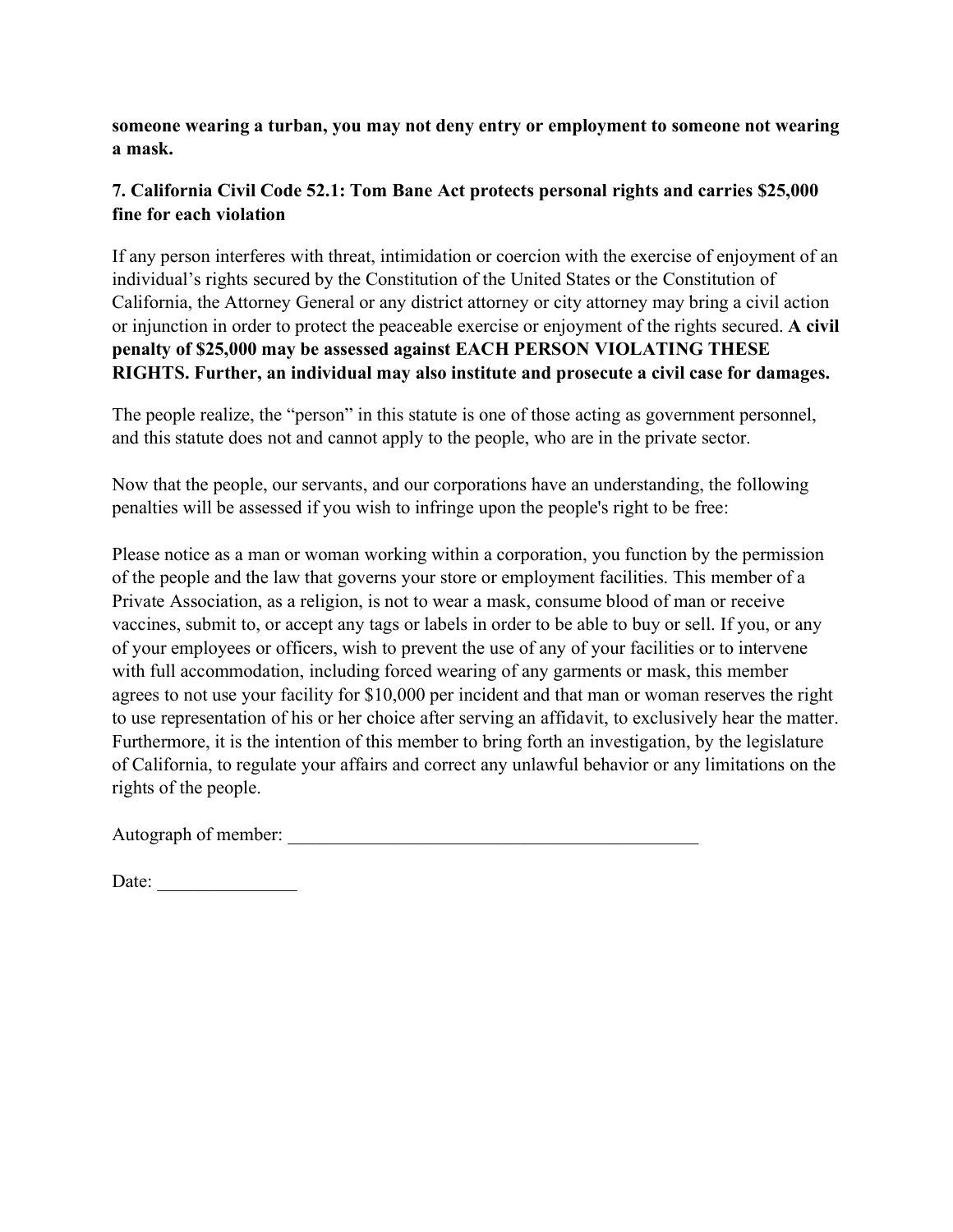**From: Ilana Parmer Mandelbaum <[imandelbaum@smcgov.org>](mailto:imandelbaum@smcgov.org) Date:** Aug 20, 2021 at 9:41 AM To: Bakery <br/>bakery@labiscotteria.com> **Cc:** Nick Fanourgiakis <[nfanourgiakis@rcsdk8.net>](mailto:nfanourgiakis@rcsdk8.net), Antonio Perez [<aperez@rcsdk8.net>](mailto:aperez@rcsdk8.net) **Subject: Masking concerns**

Dear Ms. Buonocore,

Our office represents the Redwood City School District. Principle Fanourgiakis forwarded me your email regarding concerns about the District's face mask requirements for the 2021-22 school year, and your intention to pursue legal remedies. I'm writing to clarify why the District legally must implement the mask requirement at this time and what your options are if you do not want your child to wear a mask.

The California Department of Public Health, in consideration of updated universal indoor masking recommendations from the American Academy of Pediatrics and the Centers for Disease Control and Prevention, has issued a [COVID-19 Public Health Guidance for K-12 Schools in California, 2021-22](https://www.cdph.ca.gov/Programs/CID/DCDC/Pages/COVID-19/K-12-Guidance-2021-22-School-Year.aspx)  [School Year,](https://www.cdph.ca.gov/Programs/CID/DCDC/Pages/COVID-19/K-12-Guidance-2021-22-School-Year.aspx) which clearly states that K-12 students are **required** to mask indoors, with specific exemptions per the [CDPH face mask guidance.](https://www.cdph.ca.gov/Programs/CID/DCDC/Pages/COVID-19/guidance-for-face-coverings.aspx) Likewise, adults in K-12 school settings are required to mask when sharing indoor spaces with students. Persons who are exempted from wearing a face covering due to a medical condition must wear a non-restrictive alterative, such as a face shield with a drape on the bottom edge, as long as their condition permits it.

The District is legally required to follow this CDPH guidance, which has the force of law. The District is additionally required to develop and implement its own local protocols to enforce the mask requirements. To the extent that you disagree with that mandate, you should direct your arguments to the state legislature. The District must abide by the requirements unless and until the CDPH guidance changes.

In light of this legal requirement, students who refuse to wear a face mask and do not have medical documentation certifying to an exemption unfortunately must be exclude from campus. If you do not want your child to wear a mask at school, your child will need to be enrolled in the District's independent study program.

If you have additional concerns on this, I encourage you to contact the San Mateo County Office of Education. You can also find further information in the San Mateo County Office of Education [Pandemic](https://www.smcoe.org/assets/files/For%20Communities_FIL/COVID-19%20Resources_FIL/Pandemic_Recovery_Framework.pdf)  [Recovery Framework](https://www.smcoe.org/assets/files/For%20Communities_FIL/COVID-19%20Resources_FIL/Pandemic_Recovery_Framework.pdf), which is regularly updated to reflect the latest CDPH/CDC requirements.

Thank you, Ilana

#### **Ilana P. Mandelbaum**

Deputy County Counsel San Mateo County Counsel's Office 400 County Center, 6th Floor Redwood City, CA 94063-1662 (650) 363-4681 [imandelbaum@smcgov.org](mailto:imandelbaum@smcgov.org)